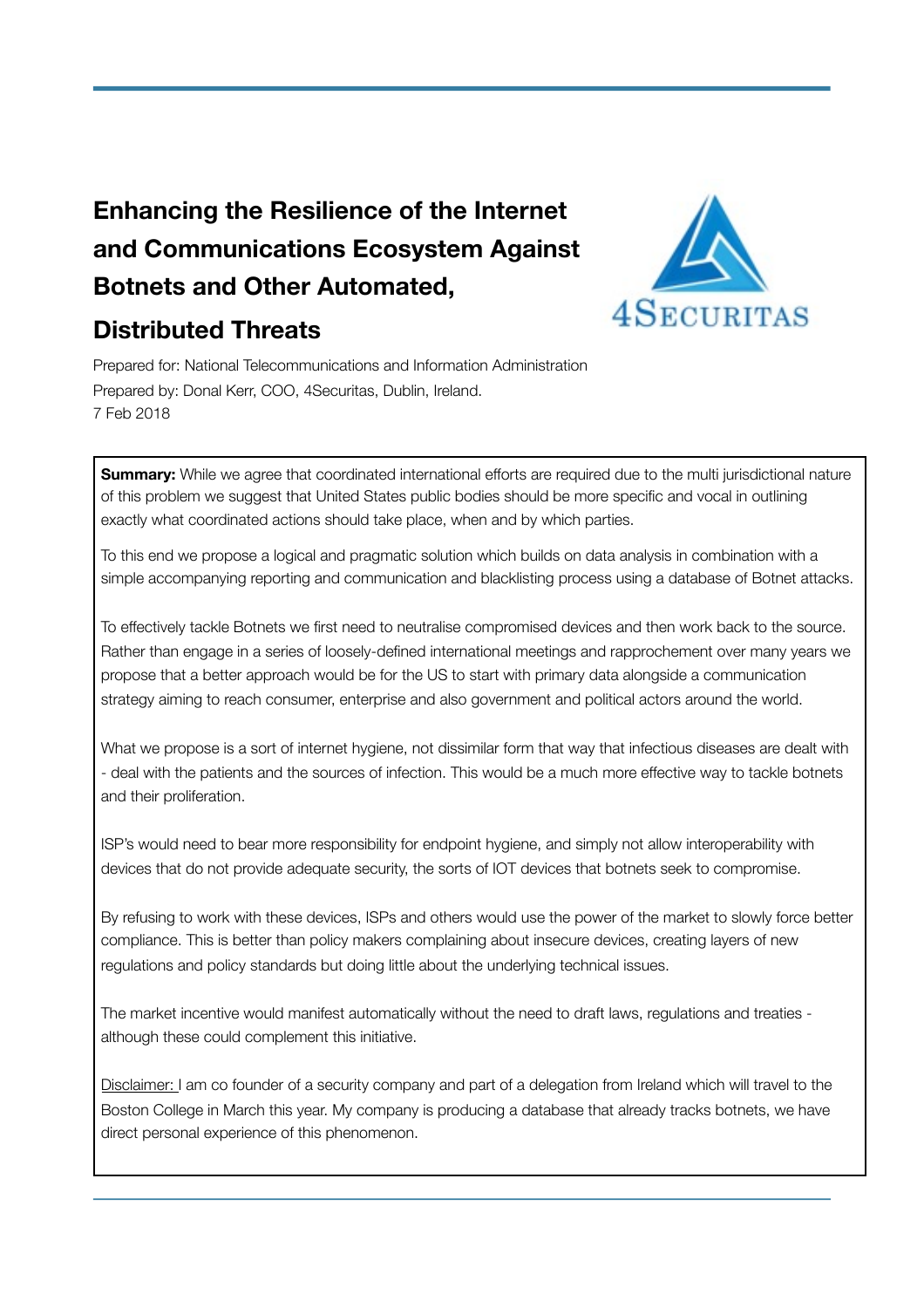## **4SECURITAS**

#### **Detailed Comment:**

#### *Page 3*

*1. Automated, distributed attacks are a global problem. The majority of the compromised devices in recent*  botnets have been geographically located outside the United States. Increasing the resilience of the Internet *and communications ecosystem against these threats will require coordinated action with international partners.* 

While we agree that coordinated international efforts are required due to the multi jurisdictional nature of this problem we suggest that the US should be more specific and vocal in outlining what coordinated actions should take place, when and by which parties.

*2. Effective tools exist, but are not widely used. The tools, processes, and practices required to significantly enhance the resilience of the Internet and communications ecosystem are widely available, if imperfect, and are routinely applied in selected market sectors. However, they are not part of common practices for product development and deployment in many other sectors for a variety of reasons, including (but not limited to) lack of awareness, cost avoidance, insufficient technical expertise, and lack of market incentives.* 

We do not fully agree that effective tools are widely available. Many enterprise tools are developed with the wrong incentives in mind (as is referenced later in the paper).

*Education and awareness is needed. Knowledge gaps in home and enterprise customers, product developers, manufacturers, and infrastructure operators impede the deployment of the tools, processes, and practices that would make the ecosystem more resilient.* 

Education that is not vendor driven or defined is crucial. Gartner estimates that by 2020 there will be nearly 2 million vacancies globally in security and it is essential that these future professionals learn security fundamentals, not just how to use a few enterprise products.

As an analogy, learning to use Facebook does not make one a 'social media expert' no more than using a port scanner renders one a security professional. In our work we have met numerous graduates of University level security courses how despite having impressive credentials do not know that basics of infrastructure, computing or fundamental protocols such as TCP/IP upon which the modern internet is built.

*5. Market incentives are misaligned. Perceived market incentives do not align with the goal of "dramatically reducing threats perpetrated by automated and distributed attacks." Market incentives motivate product developers, manufacturers, and vendors to minimize cost and time to market,*  rather than to build in security or offer efficient security updates. There has to be a better balance between *security and convenience when developing products.*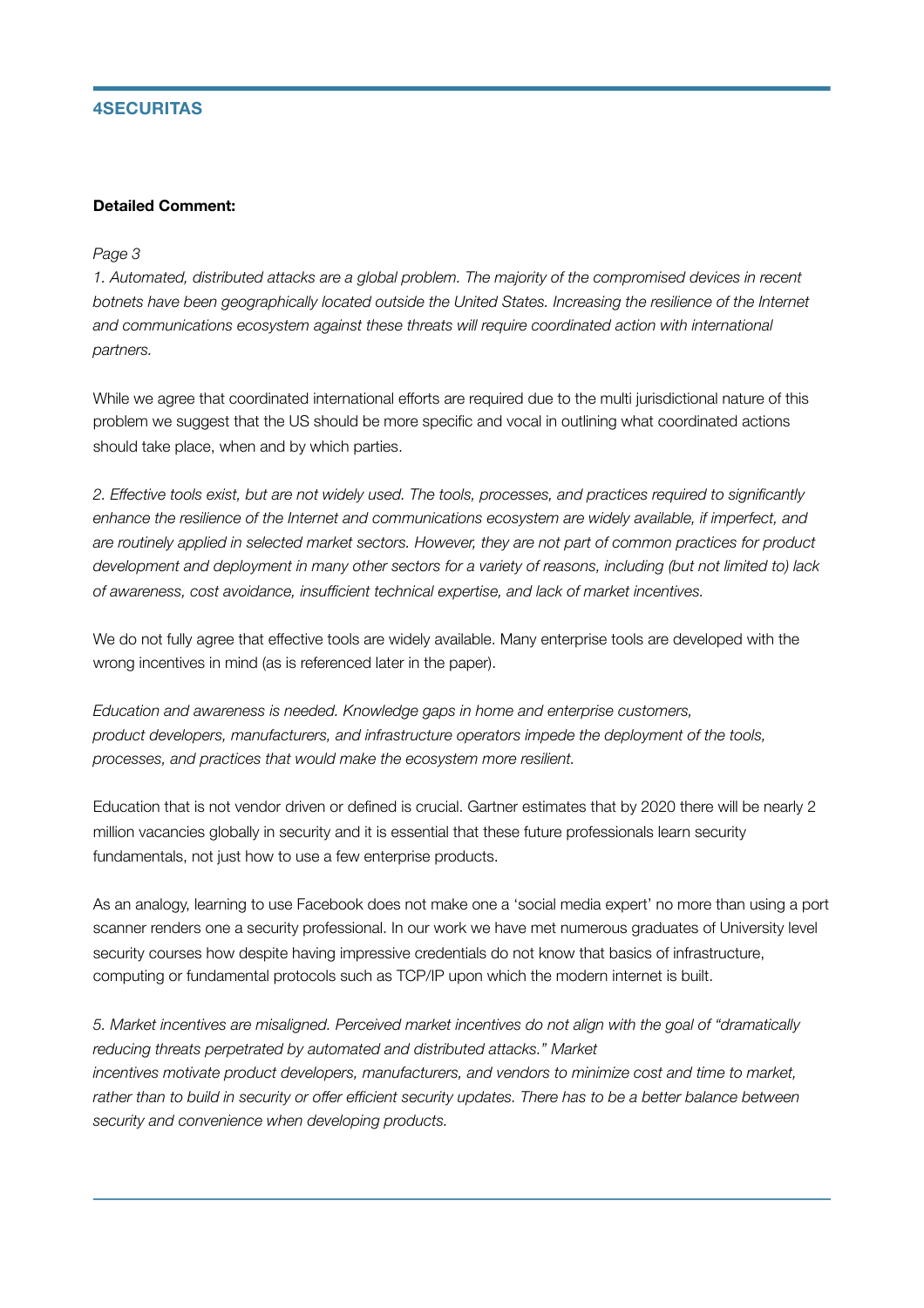## **4SECURITAS**

This is an accurate observation. There is a lot of money to be made in selling complex and expensive solutions. Many vendors are part of the problem in mis-selling solutions.

*Automated, distributed attacks are an ecosystem-wide challenge. No single stakeholder community can address the problem in isolation.* 

This is an accurate observation, however we believe that the US government is in a unique position to take the lead. The 13 DNS root servers are in the United States and given this , the US is in a prime position to take the lead and act as a gatekeeper in this regard.

Page 7

*1. Automated, distributed attacks are a global problem. The majority of the compromised devices in recent*  botnets have been geographically located outside the United States. Increasing the resilience of the Internet *and communications ecosystem against these threats will require coordinated action with international partners.* 

This is an accurate observation, however we believe that the US government should start a project to analyse data and get the facts and then more toward multilateral political and regulatory solutions.

In our opinion the ideal initiative would be to create and populate a sort of Database containing all compromised devices that are connected to the public network - globally.

This sounds like a big project, and it is. It would involve collection of public device data from ISPs, individuals and enterprises. One that has been populated to a reasonable extent, the next step would be to interrogate the device owners - using the line of least resistance to trace back the true controller.

For instance if a home router in OHIO is launching brute force attacks on a University database in New York then the local ISP can be informed. They can take action to remove the device from their sub net. Furthermore, using basic security techniques they can trace back the controller of that device and report to the ISP and the Database whether this was in the same jurisdiction.

With that information, then multilateral action becomes much clearer and informed - policy makers can easily point to server and log data and focus their efforts on the small number of malicious actors who are exploiting vulnerabilities.

The US is a global leader in many fields. Before beginning a lengthy consultation with international partners we suggest that the US takes the lead and establishes a Database that is a trusted reference and source of truth regarding security data, in particular around compromised devices - by geo, vertical, device type, software layer etc.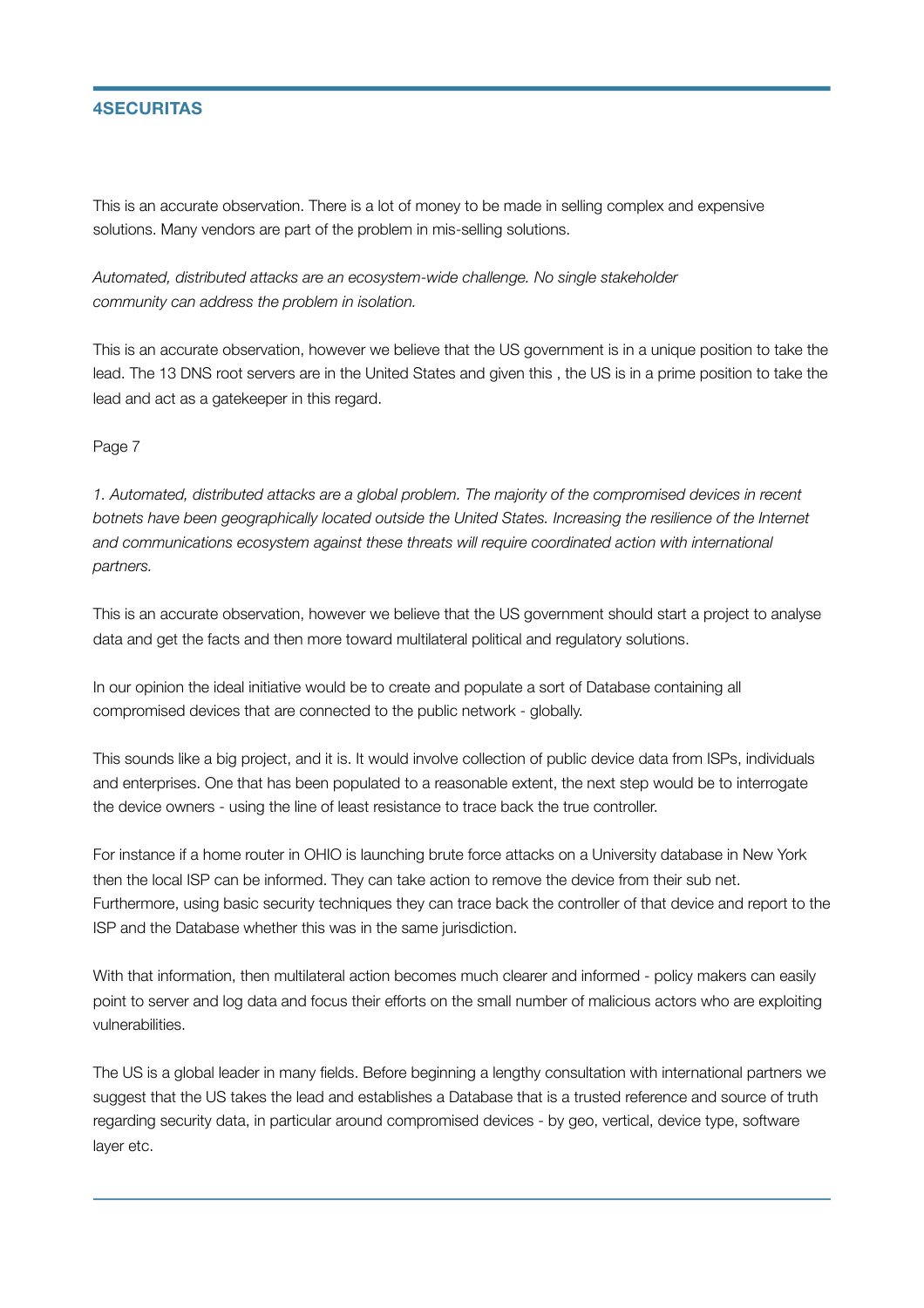In other sectors such as healthcare, US public bodies are trusted internationally - for example the Centers for Disease and Control (CDC)

*2. Effective tools exist, but are not widely used. The tools, processes, and practices required to significantly enhance the resilience of the Internet and communications ecosystem are widely available, if imperfect, and are routinely applied in selected market sectors. However, they are not part of common practices for product development and deployment in many other sectors for a variety of reasons, including (but not limited to) lack of awareness, cost avoidance, insufficient technical expertise, and lack of market incentives.* 

We do not fully agree. Many enterprise software products require highly experienced security staff to successfully deploy and operate them. Many products complicate security rather than making it more accessible. Many products are over specified and have too many configurations. Many network security applications severely interfere with business operations, require huge resources and are prohibitively expensive.

For security practices to become more central to the development of software, there needs to be legislation in place that mandates companies and organizations to take this seriously.

The EU has taken the lead in this space with GDPR - see the 72 hour breach notification provision as an example.

The US could follow suit and help create standards that enterprise software vendors will have to adhere to.

*Education and awareness is needed. Knowledge gaps in home and enterprise customers, product developers, manufacturers, and infrastructure operators impede the deployment of the tools, processes, and practices that would make the ecosystem more resilient. In particular, customer-friendly mechanisms to identify more secure choices analogous to the Energy Star program 17 or National Highway Traffic Safety Administration (NHTSA) 5- Star Safety Ratings 18 are needed to inform buying decisions.* 

We agree that education is necessary at consumer and enterprise level, however much needs to be done and the US government could help create supportive mechanisms that would naturally lead to better security awareness.

*Market incentives are misaligned. Perceived market incentives do not align with the goal of "dramatically reducing threats perpetrated by automated and distributed attacks." Market incentives motivate product developers, manufacturers, and vendors to minimize cost and time to market,*  rather than to build in security or offer efficient security updates. There has to be a better balance between *security and convenience when developing products.*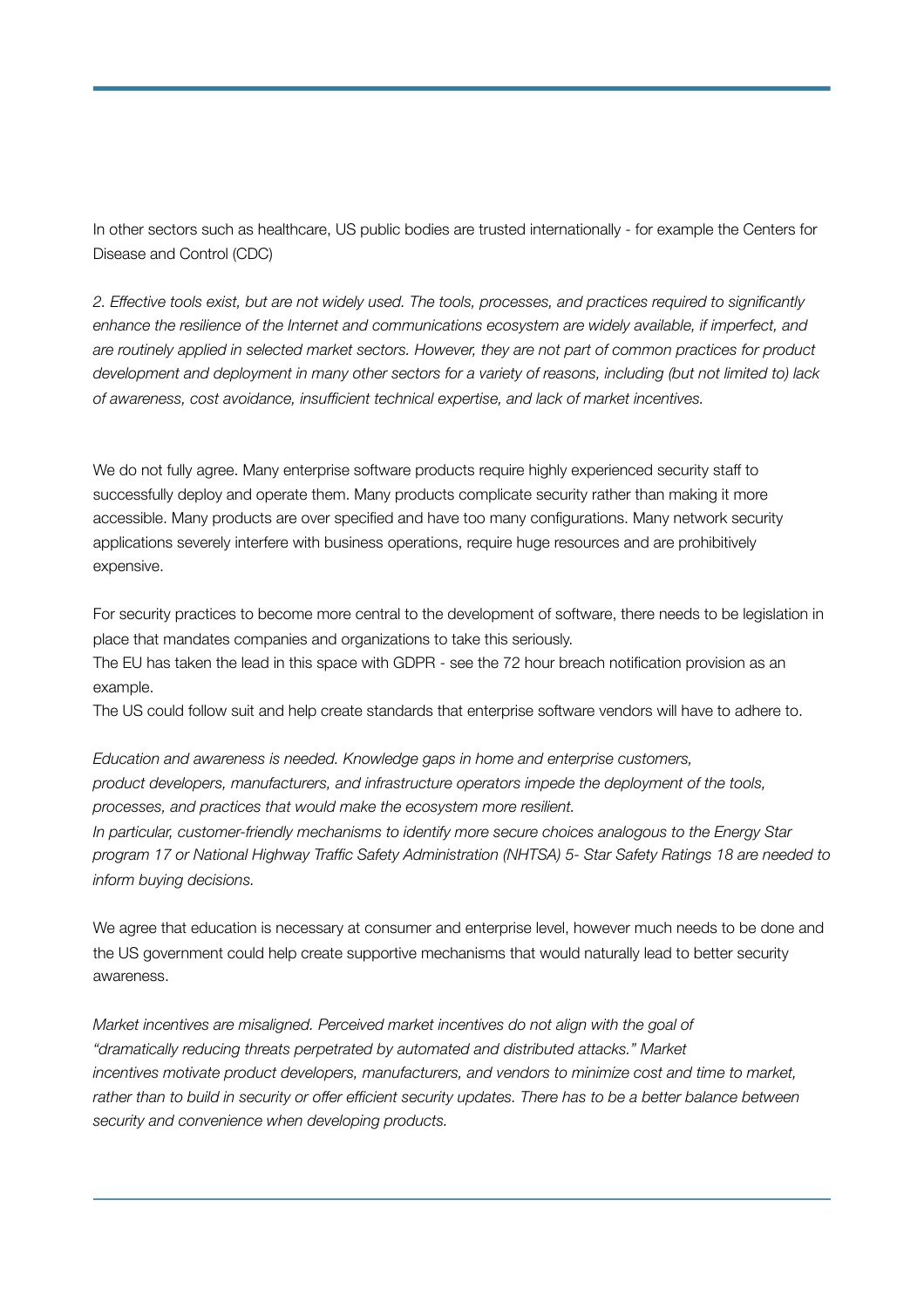We agree that this is one of the roots of the problem - be it a Chinese OEM developing whitelabel home monitoring devices or a large Enterprise vendor selling complex and expensive solutions. A back to basics approach would be of benefit to everyone concerned.

*Responding in a timely fashion requires preparation and knowledge. Given the large set of security controls needed in the modern Internet, not all staff at smaller ISPs or key enterprises are aware of the benefits of filtering and other tools. Many ISPs offer warnings about compromises and ongoing attacks, but if enterprises ignore those notices and warnings, then the ISP is less likely to diligently follow up with further notifications. Victims often struggle when encountering their first substantial attack without a response plan in place, because they depend on the very network under attack to understand it and contact service providers for aid.* 

We agree that this is one of the roots of the problem - ISPs and other key gatekeepers should operate under more stringent reporting control given their key role in maintaining 'hygiene' in the online environment. There is a wide variability in the extent to which national ISPs vet / scrutinize customer and how they manage their properties of subdomains. Some are very secure and responsive, others very lax and do not take their responsibilities seriously. Given its size and power, the US is in a good position to nudge international ISPs to basic minimal compliance standards which would benefit enterprise and consumer all over the world

*Infrastructure providers across the board must develop a broad understanding of the benefits of shared defense approaches, and communities should work together to drive best practice adoption. This work includes ubiquitous adoption of filtering at the interface with customer networks, including multi-tenant*  infrastructures such as cloud providers. Ideally, infrastructure providers should understand the current levels of *attacks, maintain sufficient capacity to absorb realistically expected levels of malicious traffic, and communicate those capabilities to their customers. Infrastructure-provider services for DDoS mitigation should integrate with customers' existing network solutions, regardless of the level of service a customer has chosen. An increasingly smart network can segment different types of traffic* 

*automatically, to isolate or mitigate applications or devices that are sources of attacks. Enterprises are increasingly able to address application-level attacks with appropriate tools, and the vendors of these tools should work with both customers and the relevant application vendors to make security decisions easier and more efficient. As new products and tools become available, players across the ecosystem should understand how their behavior can help-or hinder-their efficacy.* 

The modern internet should not have to be filtered through some sort of global Fortinet that screens all traffic and slows everything down. It would be more efficient to police for botnets and malicious activity and both end point and network level, with a core guiding principal being the non-interference with business operations so that normal activity is not buffered.

One of the main reasons that security controls are often circumvented is because they interfere with business or create too many false positive and alerts.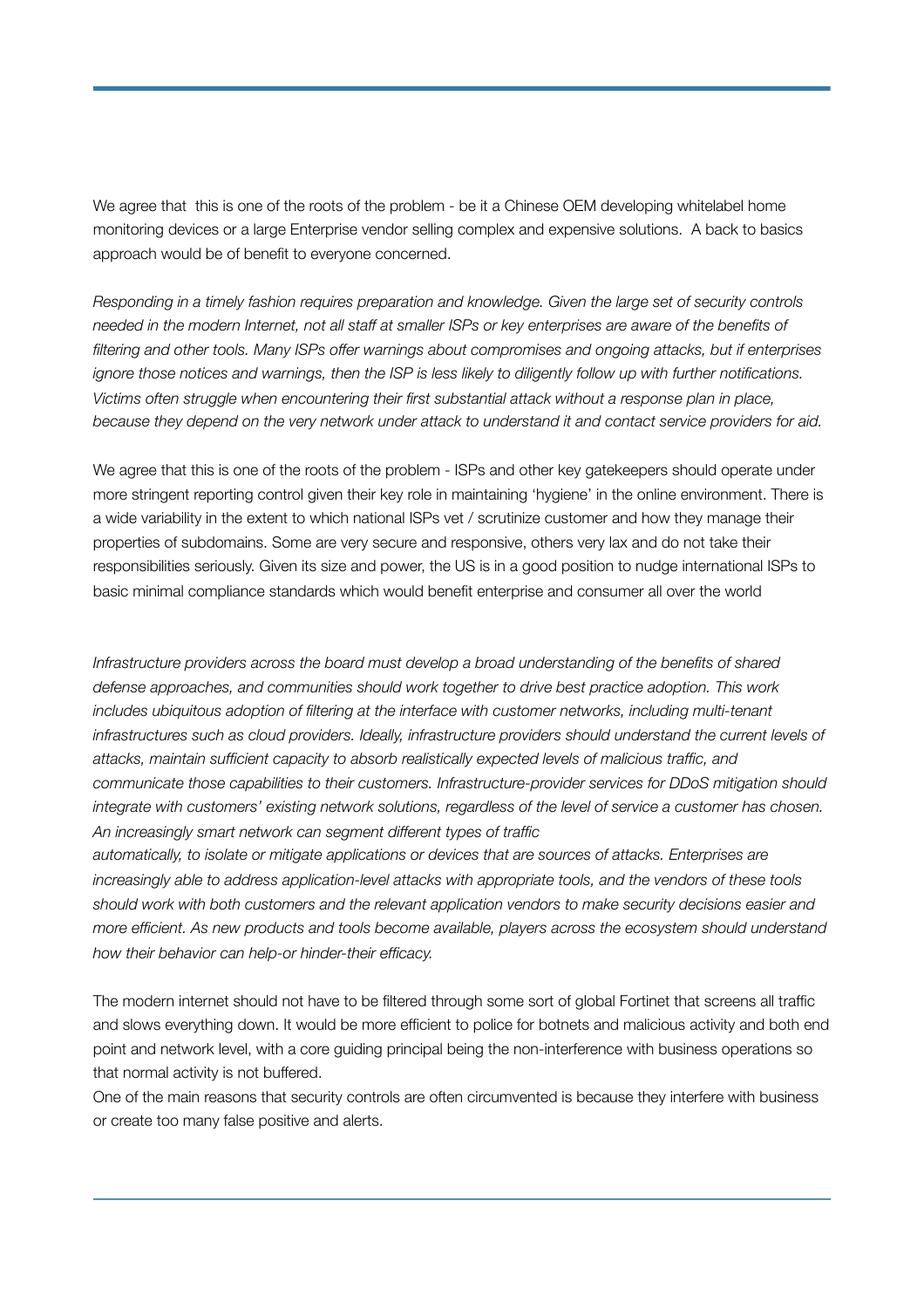Working with ISPs, OEMs, equipment makers, retailers and designers will be a better approach than filtering all traffic.

*While enterprises typically have professional information technology (IT) operations staff, cybersecurity-specific expertise is often lacking. This challenge is often compounded by a similar lack of awareness among organizations' decision makers, who are responsible for resourcing IT operations within their organizations or for overseeing the IT operations. IT operations teams are often unaware of the risks of open resolvers and other sources of attack amplification, or the importance of ingress and egress filtering. When ISPs report potential compromise to customers, they often find that the enterprise cannot identify or locate the compromised devices, and even if the enterprise can identify the devices, it may not have the tools or expertise to recover to a secure state. Enterprises may struggle to work collaboratively with service providers when under attack. Failure to implement basic backup procedures places enterprises at greater risk from ransomware attacks.* 

There need to be more supports in place at an ISP level. If a ISP tenant cannot identify a compromised device then there need to be supports available further up in the hierarchy to deal with the problem, otherwise the problem will continue to fester.

*Devices are a diverse and growing technical domain of the ecosystem. The Internet simultaneously supports multi-user computing systems, personal computing and mobile devices, and operational technology (e.g., supervisory control and data acquisition [SCADA] in industrial/manufacturing settings), and IoT in homes and offices. As a general rule, edge devices play two diametrically opposed roles with respect to distributed threats: malicious actors compromise edge devices to create distributed threats, and edge devices may also be the target of the threat (e.g., ransomware attacks). Poorly secured endpoints can be both the source and victim of attacks.* 

There needs to be debate about the unintended consequences of connecting all electronic devices to the public internet. There is no cost to connecting yet another endpoint to the public internet.

#### *Edge devices may be vulnerable to compromise for a variety of reasons:*

 *- Often, devices were not designed with security in mind. Developers are either unaware of good security design practices, assume that the device will be inaccessible (e.g., on a local network air gapped from the Internet), or want to avoid security solutions that impose additional cost or increase time to market. The resulting design choices, such as hard-coded administrative passwords, create inherently insecure devices. In other cases, appropriate security controls are present but usability/user interfaces result in less-secure configurations.* 

There needs to be debate about the unintended consequences of connecting all electronic devices to the public internet. There is no cost to connecting yet another endpoint to the public internet. (e.g. Linux password.conf file which contains enforced password policies, this is contain in most modern devices)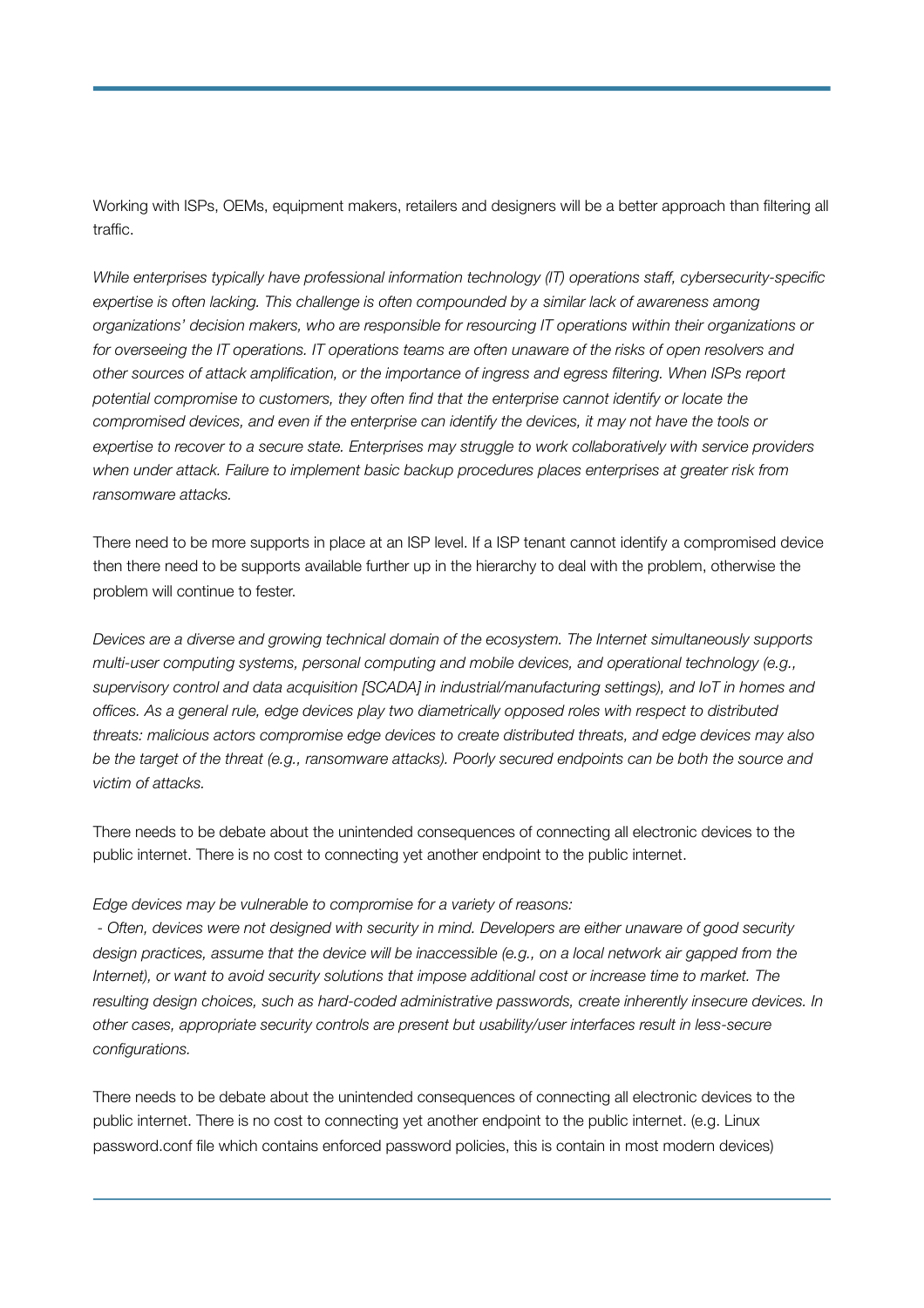Thanks to linux and its embedded kernel that is used in the many of IoT devices, this issue can be addressed. All of these devices can be re-designed with simple patch deployments via creation of repositories. Once we know where those devices are and what kind of device they are, this is feasible.

\_\_\_\_\_\_\_\_\_\_\_\_\_\_\_\_\_\_\_\_\_\_\_\_\_\_\_\_\_\_\_\_\_\_\_\_\_\_\_\_\_\_\_\_\_\_\_\_\_\_\_\_\_\_\_\_\_\_\_\_\_\_\_\_\_\_\_\_\_\_\_\_\_